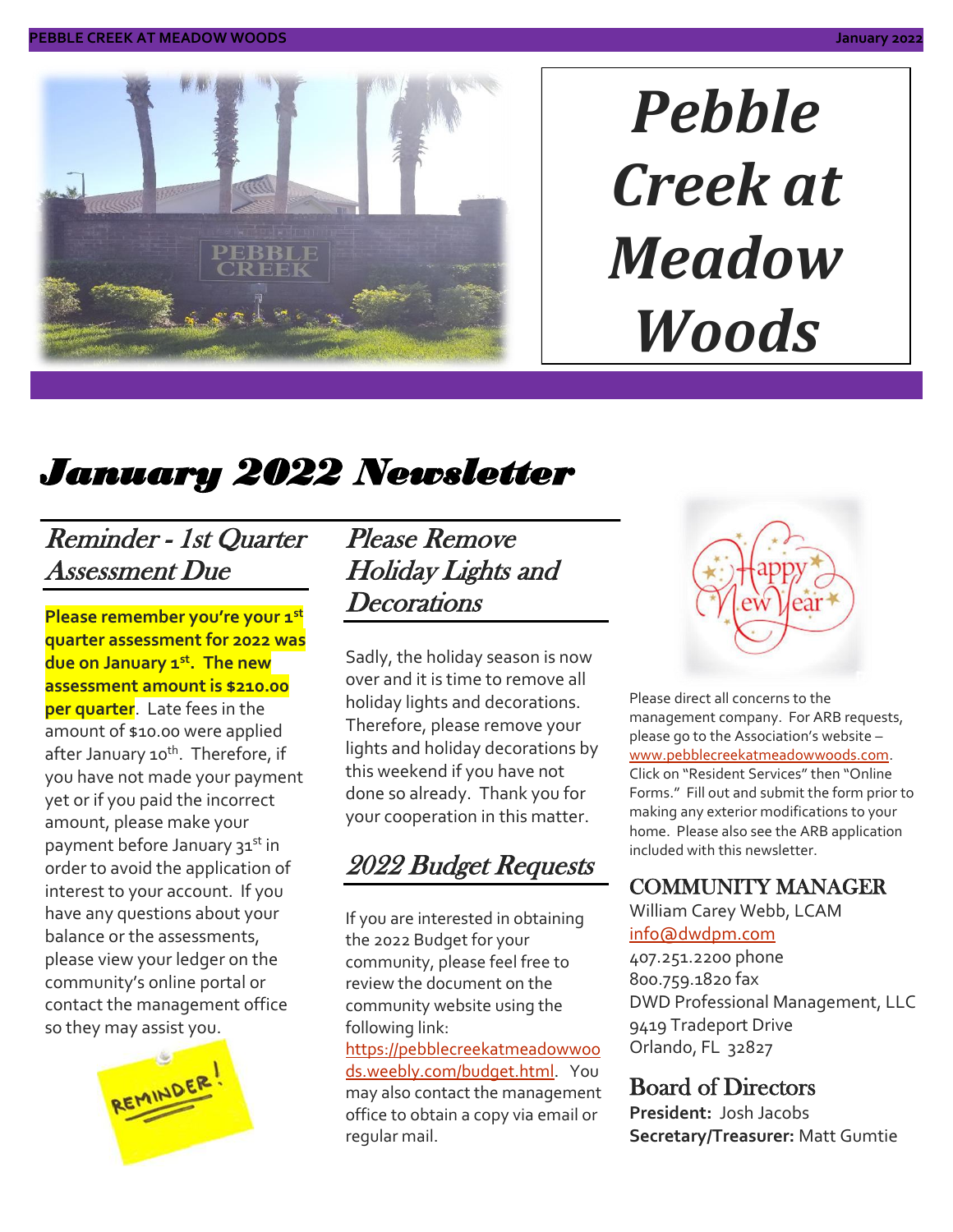#### Gate Repairs

Please be advised that the gates are in the process of being repaired and that they will remain open until the needed replacement parts are available. We appreciate your patience regarding this matter, and we apologize for any inconvenience this may cause you.

#### Parking Regulations

**If your vehicle is parked on the street at night in the community, your car may be towed**. Per the rules and regulations of our community, all vehicles must be parked in your garage or driveway at night. If a vehicle is parked on the street between the hours of 12 AM – 6 AM, it may be towed **without warning at the owner's expense**.

**If you are planning a special event or party**, and you will have guests parked in the street from 12 AM – 6 AM, please contact the management office to make arrangements **at least 24 hours in advance** so we may inform the towing company and so we have time for you to pick up parking permits from the management office. Please be aware that the maximum number of vehicles permitted is 10.

If your vehicle or a vehicle of a guest is towed due to a violation of the parking rules and regulations, you should **contact the towing company to resolve the situation**. *Do not call DWD Professional Management regarding a towing issue*. The Board has not authorized the management company to make ANY exceptions to the parking rules and regulations. If you do not follow these parking rules, you will be towed **at your own expense** and **will not be reimbursed for any reason**.

Please be advised that the towing company, **Universal Towing and Recovery**, has moved from their previous location. The towing company's contact information is as follows: **Universal Towing and Recovery, 407-816- 0102, 206 6th Street, Lot 300 Orlando, Florida 32824.**

#### Noise Complaints

Please be aware that Orange County Sheriff's Department does not have any set time for enforcing the noise violation ordinance. According to our local deputy, the Disturbance of the Peace Statute is enforceable any time of day. **If you feel that your neighbors are violating the noise ordinance, please contact the Orange County Sheriff's Department to file a complaint at 407-836-4357**. The Sheriff's Department will then send a deputy to request the responsible party to tone down their gathering. If a second request is made concerning the same disturbance, the Sheriff's Department will take the necessary actions to ensure your neighbors follow the noise ordinance.

We were recently informed by concerned homeowners that residents are playing loud music in their vehicles while driving within the community. Please be considerate of your neighbors and keep your music down so that they are not disturbed while you are driving in the community.

Please be aware that the Association is not responsible for enforcing County ordinances. Only the Sheriff's Department may enforce County ordinances and laws. If you have any questions or concerns regarding this issue, please contact the management office.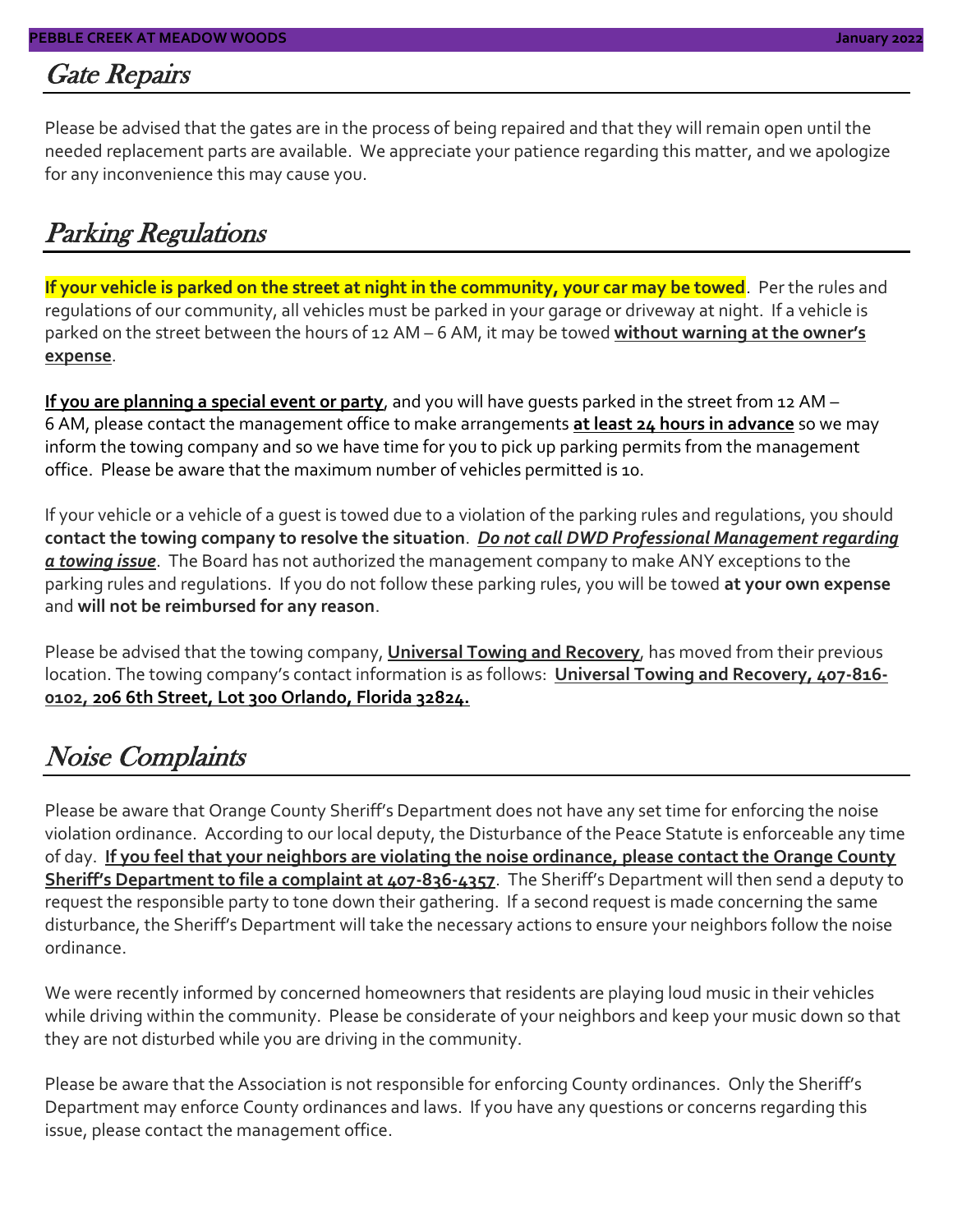## No Parking on the Grass or Easement

It has come to the Board's attention that there are residents parking nightly on the easement and the front yards of homes to avoid being towed due to the restriction on street parking in the evening. **Please be aware that parking on the grass and the easement is NOT permitted**. All cars must be parked in garages and on driveways. Thank you for your cooperation with this matter.

### Monthly Property Inspections and Notifications

The community management company is tasked by the Board of Directors each month to complete an inspection of all properties within the community. Below is a partial list of some of the violations that they will be on the look-out for during these inspections:

- 1) Lawns that need maintenance or full replacement (weeds, dead spots, irrigation issues, etc.)
- 2) Houses that may need pressure washing or painting. Please be aware if the paint looks faded over 50% of the visible structure, if the concrete blocks are showing through the paint over 10% of the visible structure, or if there are settling cracks throughout the home that require caulking, then we will ask for the homeowner to re-paint the house
- 3) Roofs that need pressure washing
- 4) Fences in need of cleaning and/or repair
- 5) Driveways that may need repairs or pressure washing
- 6) Weeds and grass in flower beds and missing mulch or stones in flower bed area
- 7) Garbage cans visible from the streets
- 8) Roofs with mold or broken/missing shingles
- 9) Parking on the grass/easement
- 10) Commercial vehicles, recreational vehicles, or trailers in driveways

The community management company's staff members will inspect each property from the road in a vehicle, and they will take pictures of any violations. They will not go onto your property to complete their inspection. Please be kind to the inspectors when they are completing their monthly inspections. The staff members will always identify themselves when approached if you have questions. However, please do not approach them in a hostile or negative manner. They are there to complete a job as directed by the Board of Directors and to help the community.

If the inspectors find any problems with the exterior of your home, the management company will send you a letter notifying you of the violation. If you receive a violation letter, please feel free to contact the management company via email or by phone if you have any questions or if you need more time to correct the area of concern. The management company will work with you to make the needed improvements. Communication is very important so we can work together to maintain and improve our property values. Thank you for your cooperation regarding these matters.

### Gate Access Procedures

If you or your tenants need to obtain gate cards or remotes, please contact the management office. For your convenience, on page 11 please find a copy of the gate access form that you or your tenants will need to complete in order to obtain a gate card/remote. You or your tenant may also use this form to add or update your phone number (407 and 321 area codes only) and name in the call box. **Please be advised that the Association**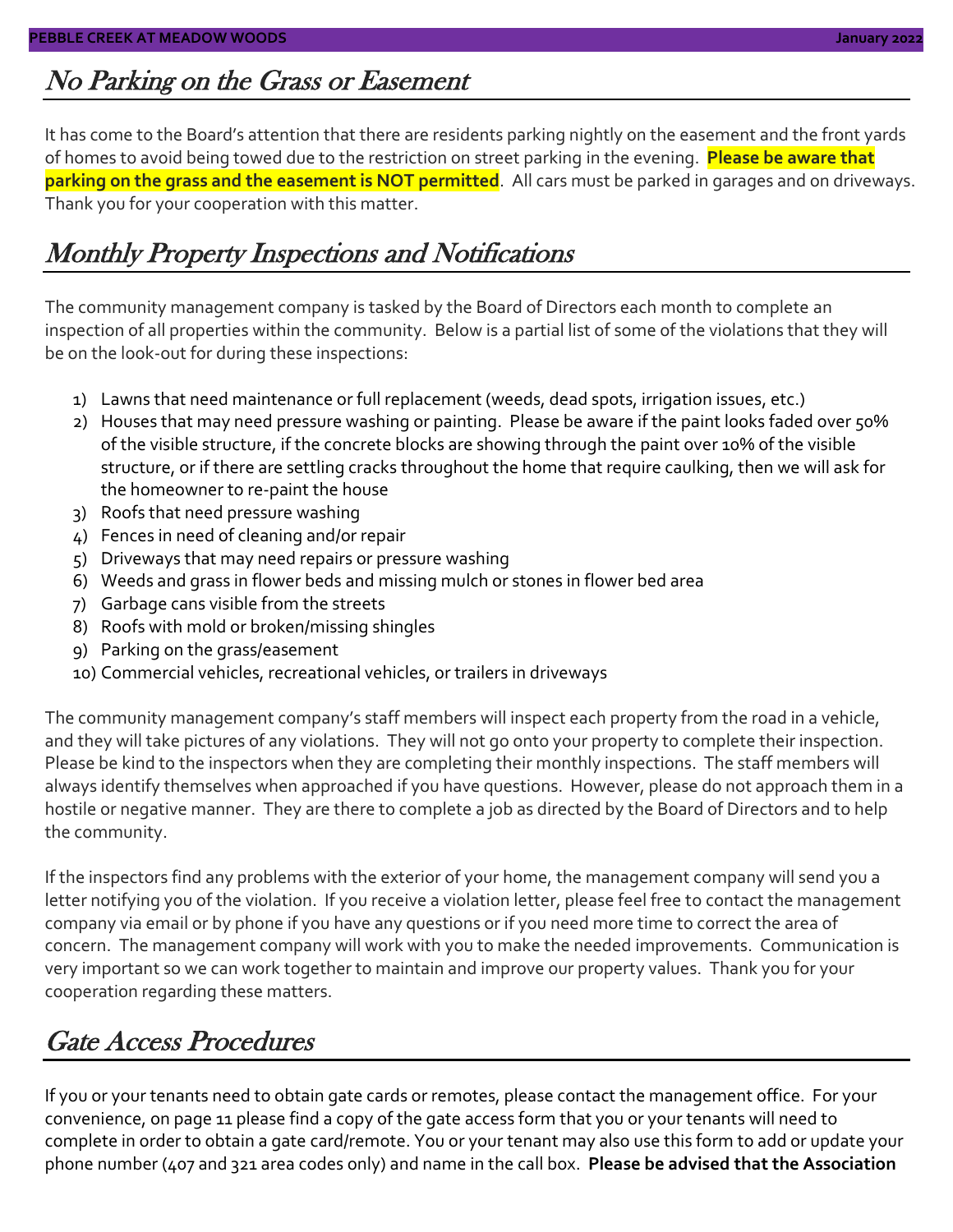**does not provide gate access codes to residents. Gate access codes are only used by vendors.** Therefore, all residents should enter the community by using a gate access card or gate remote. All visitors should enter the community by using the call box and contacting residents for gate entry.

Please be advised that gate cards cost \$5.00 each and gate remotes cost \$50.00 each. Please make your payments with either a check or money order made payable to **Pebble Creek at Meadow Woods HOA**. The gate access form and payments may be mailed to the management office at 9419 Tradeport Drive, Orlando, FL 32827 or you may visit the management office on Mondays-Fridays from 9 AM - 5 PM. An appointment is not required to purchase the gate card/remote at the management office, but management does suggest making an appointment so that the process takes less time when you arrive.

If you have any questions or concerns, please feel free to contact the management office at 407-251-200 or [info@dwdpm.com.](mailto:info@dwdpm.com)

#### Payment Plan Options

If you are experiencing financial difficulties or job loss, please contact our office to set-up a payment plan. **It is very important that you contact us to discuss this matter. We cannot set-up a payment plan if we are not aware of your financial situation**.

If you have any other questions or concerns regarding your account balance, please feel free to contact the management office at 407-251-2200 or at **[info@dwdpm.com](mailto:info@dwdpm.com)**.

### Common Areas Guidelines & DWD Professional Management Office Procedures (COVID-19)

The following rules will be in effect for the common areas of the Association:

*1. Anyone using this common area does so understanding the risk for being infected with COVID-19 and assumes that risk.*

*2. While present in this common area, unvaccinated individuals must maintain a distance of at least 6 feet from other individuals at all times, except for those individuals residing in the same household.*

*3. Anyone violating these rules will be subject to removal and/or subject to suspension of future rights to use this common area.*

We appreciate everyone following these guidelines for the safety of all residents within our community.

In addition to the common areas, we have Covid-19 safety procedures in place when visiting our office. **The lobby is open from 9 AM – 5 PM Monday through Friday for walk-ins.** However, we encourage all visitors to contact our office in advance to make an appointment in order to limit social contact as much as possible.

We also require that all visitors and staff wear face masks while inside the office and that proper social distancing is followed. Finally, we encourage residents to conduct business online using the resident portal or on the phone as much as possible.

Please be advised that for the time being, all Board meetings will continue to be held via teleconference or videoconference.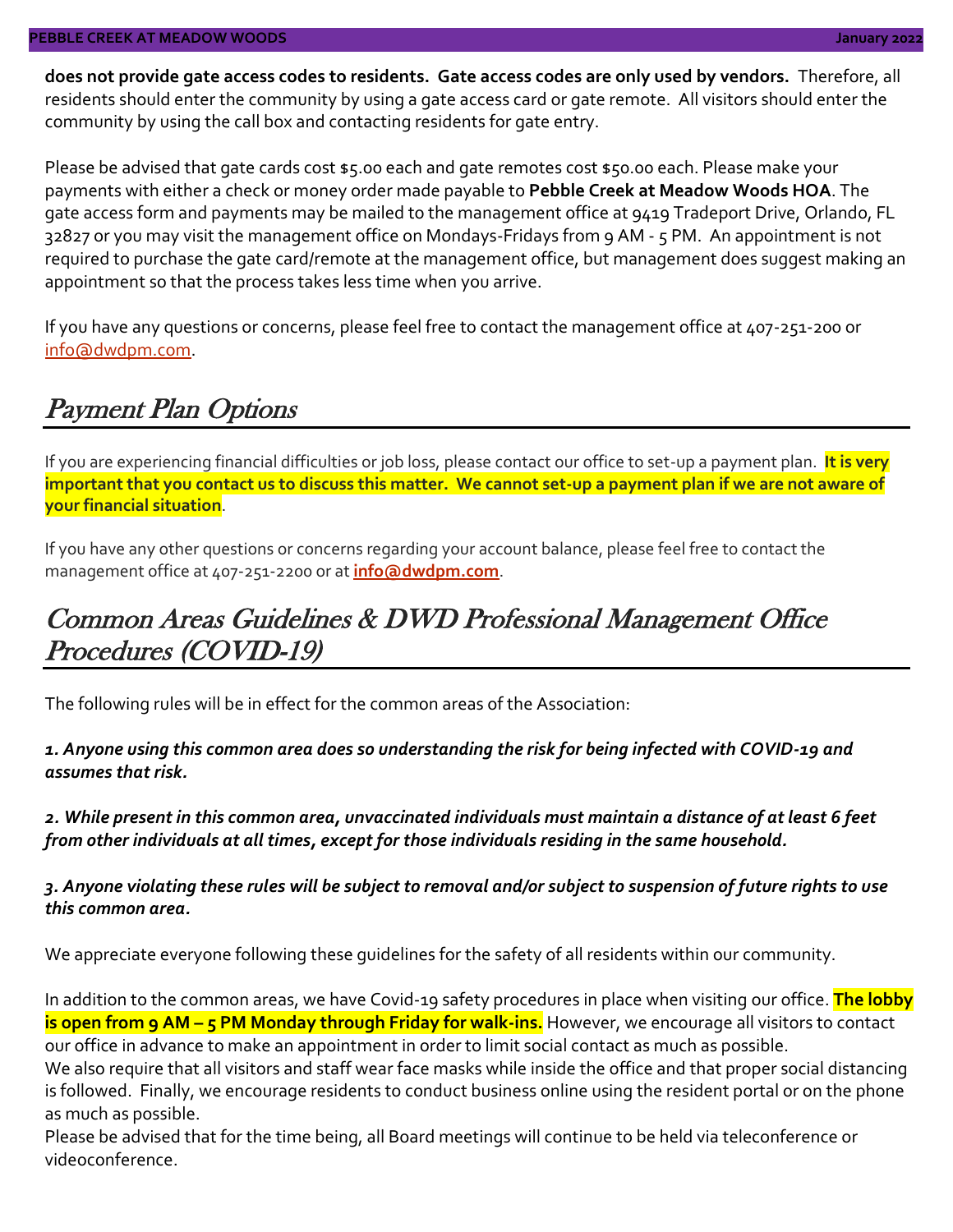We will continue to monitor the situation at the local, state, and federal level and will provide updates to you as needed. We encourage all of our residents to follow the recommendations from the Center for Disease Control (CDC) and the Florida Department of Health regarding COVID-19 in order to limit the spread of the disease and to keep your family and neighbors safe.

Please use the following links to the websites for the CDC and the Florida Department of Health: **Center for Disease Control:** <https://www.cdc.gov/coronavirus/2019-nCoV/index.html> Florida Department of Health: <http://www.floridahealth.gov/> or call the COVID-19 Hotline if you have questions at 866-779-6121.

If you have any questions or concerns, please contact our office by phone at 407-251-2200 or by email at [info@dwdpm.com.](mailto:info@dwdpm.com) Take care, and stay safe.

#### Pool Rules

**Please be advised that the pool closes at sundown every day. No unauthorized people may enter the pool after this time.** Many people ask why the Association has chosen to close the pool at sundown. The answer is simple. **We did NOT choose this time**. The State of Florida decided this for us! *Since there is not enough light per State guidelines, we must close the pool when the sun goes down*. The HOA will pursue recuperating any costs associated with damage to the pool caused by the inappropriate use of the facilities. The police will also be called if you are found at the pool after the posted hours. This is considered trespassing even if you are a resident of the community. This is the law for the State of Florida, and it will be enforced for the protection of our community assets and the safety of our residents.

Next, there is a list of pool rules located in the pool area. Please take a minute and review these rules. One of the most important rules is the age limit for use. If you are under the age limit, *you may NOT use the pool without a parent or guardian being present.* This rule will be strictly enforced when maintenance personnel are present in order to ensure the safety of the children in our community. Accidental drowning in a swimming pool is a leading cause of death in Florida for children. Please be advised there are no lifeguards at the pool, and the maintenance personnel are *not* trained in CPR or pool safety. Failure to comply with the Pool Rules may also result in you being asked to leave the area.

Thank you for your cooperation with this matter. If you have any additional concerns or questions regarding this issue, please contact the management office.

### Pool Keys

If you need to obtain a pool key for the community pool, please contact the management office at [info@dwdpm.com](mailto:info@dwdpm.com) or 407-251-2200. The management office will arrange a time for you to pick up your key at their office located at 9419 Tradeport Drive, Orlando, Florida 32827. Pool keys cost \$20.00 each.

*Accepted methods of payment are check or money order made payable to Pebble Creek at Meadow Woods HOA*.

Please bring the following with you to the management office in order to receive your pool key fob:

Owners: You must bring a photo ID. Renters: You must bring a photo ID and a copy of your current lease agreement.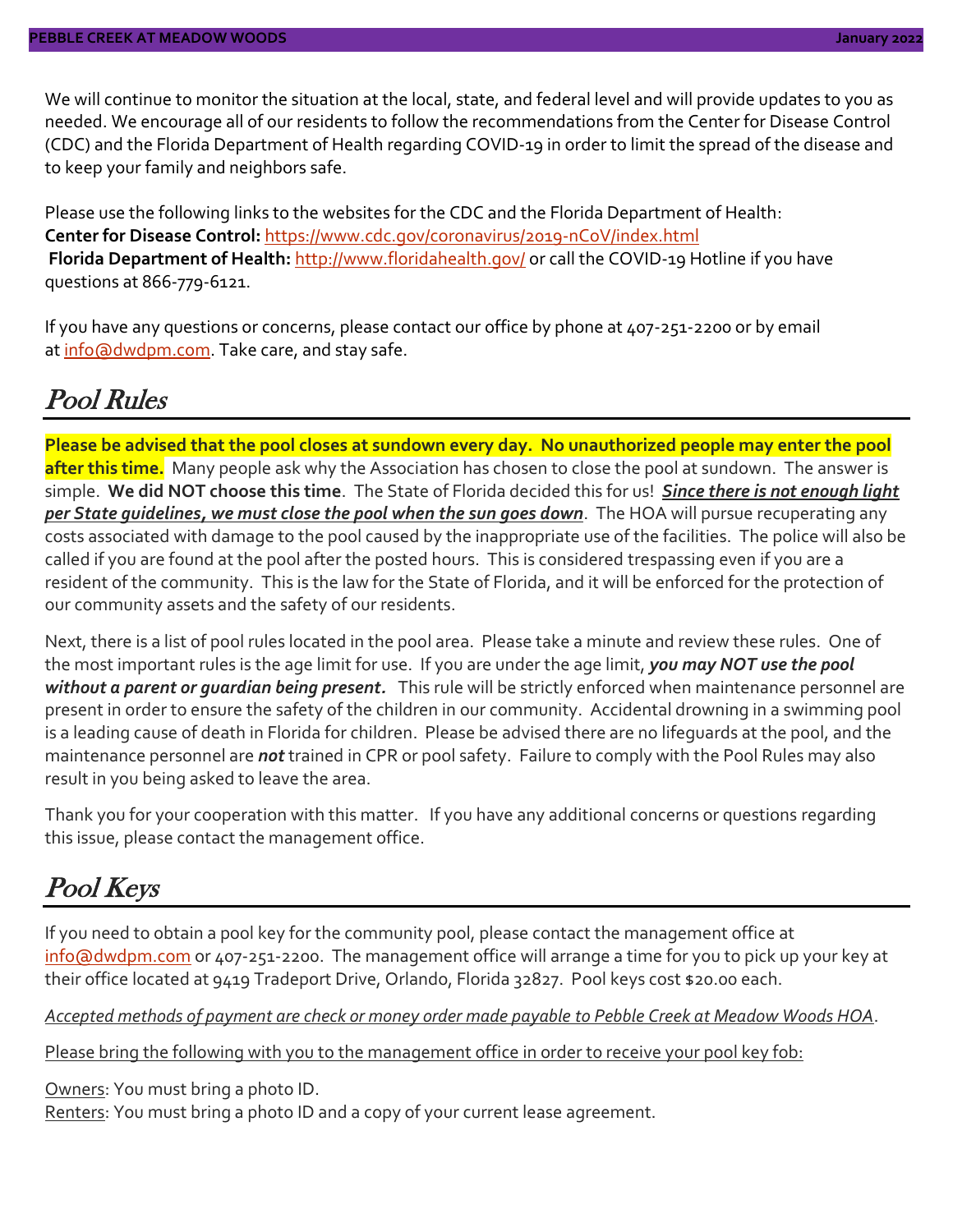### Architectural Guidelines – Approved Colors for Homes and Roofs and Guidelines for Decks, Screen Enclosures, Patios, Driveways, and Garbage Can Storage

Please be aware that the Board has established architectural guidelines for your community. The community has several approved color schemes for painting your homes and several approved shingle colors for replacing your roofs available for your review on the community website. In addition, the Board has created guidelines for the installation of decks, screen enclosures, patios, driveways, and garbage can storage. Please use the following link to view these options on the community website: [https://pebblecreekatmeadowwoods.weebly.com/architectural-change-form.html.](https://pebblecreekatmeadowwoods.weebly.com/architectural-change-form.html)

If you have any questions or concerns regarding the process for making exterior modifications to your home, please feel free to contact the management office for further instructions and assistance. You may also review the article below on page 7.

### Owner Access Platform

Please be advised that you may utilize an online owner access portal where you may login to manage your account and access community documents. With your Internet-enabled device, you are able to view your current account balance, check your payment history, view your open records and more!

To ensure your privacy, only homeowners whose email address is on file have already received a registration email. **If you have not already provided your email, please email your information to [info@dwdpm.com](mailto:info@dwdpm.com)** and include your community name, address within the community, and the email address you want on file. This extra step is designed for the safety of your personal information because it allows us to verify each homeowner. Once your email address has been opted into the system, you will receive an email to register. For security purposes, a return email will be sent to confirm you are the owner of that email account.

If you received the registration email but the time has expired and you are in need of a new registration email, please contact our office by email at **[info@dwdpm.com](mailto:info@dwdpm.com)** with your request. Please make sure to include the email address you want us to use and we process a new registration email for you.

Please check your SPAM folder as it may be filtered automatically. After you click the link in the confirmation email you can create your password and your account will be registered. You will then be able to log into your account using your email address and the password you created when you registered. Please make sure to use Google Chrome which is the preferred web browser for the platform.

We encourage everyone to utilize the new on-line access platform at

<https://owner.topssoft.com/DWDProfessionalManagement/Account/Login> in order to review your account balance and obtain information. Please let us know if have not received your invitation to join the platform, and we will help you set-up your account.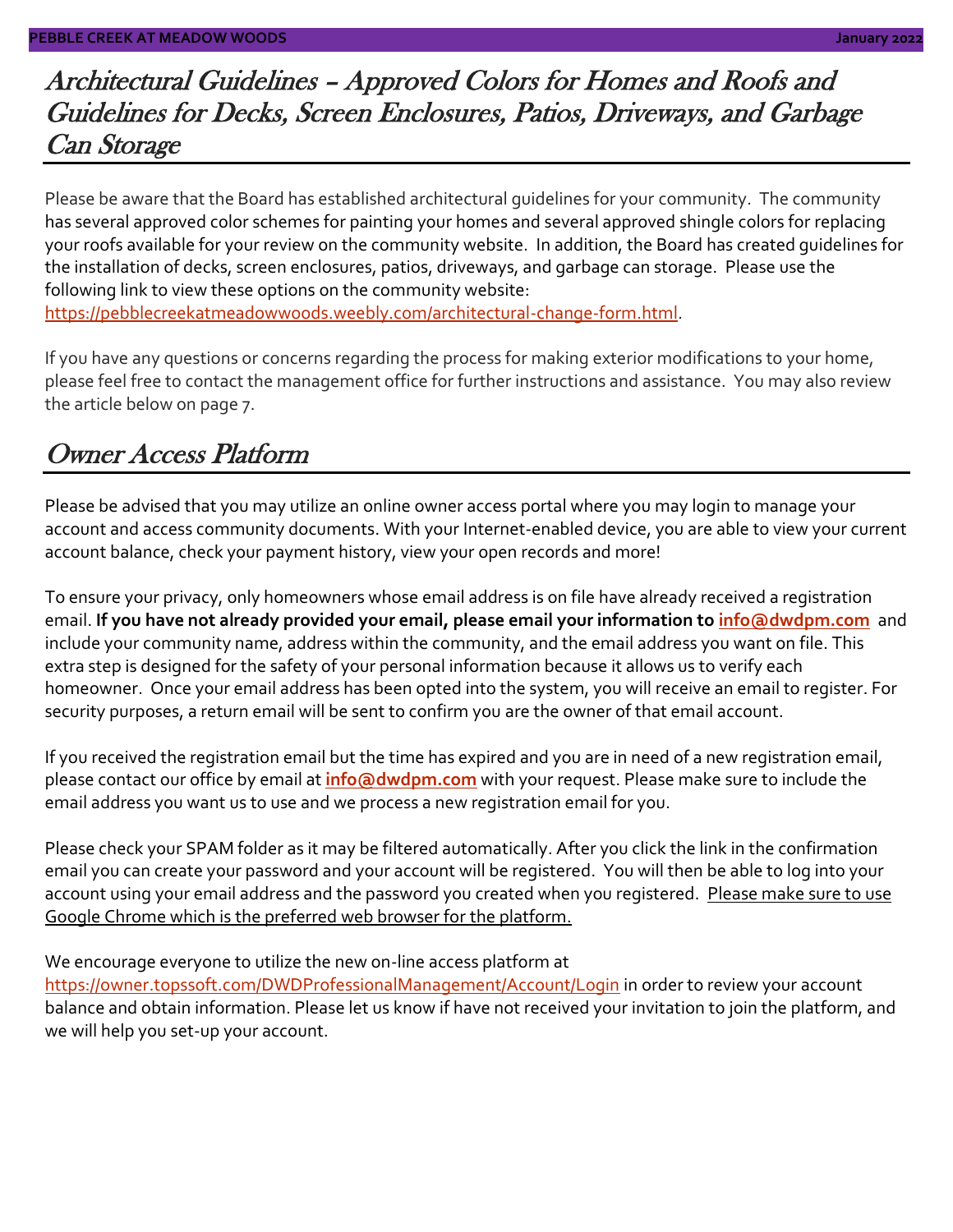### Please Pick-Up After Your Pets

We understand that many of the residents in our community are pet owners. Owning a pet is a wonderful experience for the "parent" and it brings many joys to you as well. However, having a 4-legged addition to your family also brings many responsibilities.

If your new bundle of joy happens to be a dog, then one of the responsibilities is picking up after your pet. When you live in a community you cannot just let your dog out and then close the door. **Your pet must be on a leash at all times, and any pet waste MUST be picked up and disposed in a waste receptacle.** This is not only a community rule; it is an Orange County ordinance as well. Dog waste is a hazardous substance and causes damage to grass and may spread illnesses to others. The County may impose fines on owners who do not follow these rules.

If you notice that a pet is not leashed within the community or if you notice a resident who is not disposing of waste appropriately, you may report the issue to **Orange County Animal Control at the following number: (407) 836-3111**.

Thank you for your understanding and cooperation in this matter.

#### Association Payments Via the Payment Portal with Center State and Payment Reminders

If you have set-up automatic payments through the on-line payment system with Center State Bank, please be aware that DWD Professional Management does not have access to that system and any updates needed must be made directly by you. If you have made any errors in terms of the amount of your payment or the frequency of your payment, please login into the portal to make any necessary revisions. Go to schedule payments, cancel the current request, and start a new request with the correct payment amount and/or frequency.

Please keep in mind that the system is automatically selected for monthly payments, so please indicate the correct frequency for your association payments and change as needed. The assessment payments for Pebble Creek are quarterly and are due on January 1, April 1, July 1, and October 1. Please also be aware that all on-line payments take 2 to 3 business days for processing before they are applied to your account.

In addition, the on-line payment system is a payment portal only. This system is not connected to the account system with the management company. The payment portal does not have any information regarding your current account balance. If you need your account balance or a full detailed payment history report, you must contact the management company directly.

Finally, please be aware that DWD Professional Management does not send payment reminders by text or email. If you are receiving payment reminders through text or email, this is because you have signed up for it through the online payment portal. If you have signed up for the reminders in error, please login into the portal. Go to notifications and cancel/edit the request and make any changes needed or set-up a new request.

If you have any questions or concerns about the on-line payment portal, please contact the management office for assistance.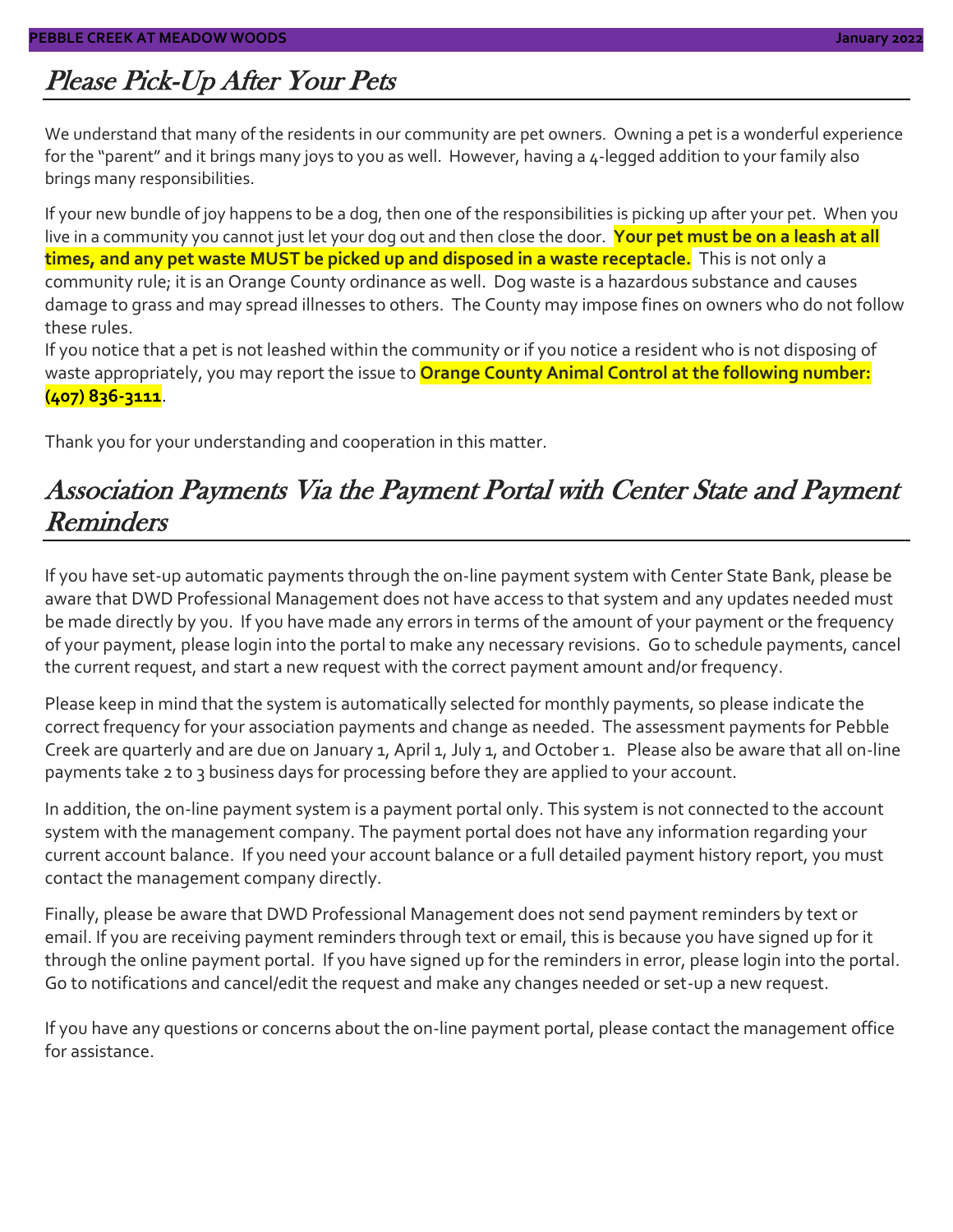#### Reporting Street Light Outages

If you notice a street light out on your street, please call Duke Energy at 407-629-1010 to report the street name or section where the light is located. You may also visit the following website to report the outage: [https://www.duke](https://www.duke-energy.com/customer-service/request-light-repair)[energy.com/customer-service/request-light-repair.](https://www.duke-energy.com/customer-service/request-light-repair) Please contact the management office if you need assistance or if you have any questions.

### Off-Duty Sheriff's Deputy Patrols and Suspicious Activity

Your community is patrolled each week by an off-duty Orange County Sheriff's Deputy. The deputy is on patrol to spot suspicious activity, to help enforce traffic laws, and to help the people in communities we manage in Meadow Woods. If you see the deputy on patrol, and if you have noticed any suspicious activity, please stop the deputy and talk with him regarding your concerns. You should also call the Orange County Sheriff's Department at (407) 836-4357 to report suspicious or criminal activities. **The Sheriff's Department is the only organization charged with the protection of your property, and they are the only organization with the authority to approach and stop these people and their activities**.

Please be aware that the deputy is only able to enforce state law and county ordinances. If you see a community violation (i.e., parking on the grass), please call DWD Professional Management to address these concerns.

### Architectural Changes (Exterior Modifications)

It has come to our attention that some homeowners are not familiar with the steps of the Architectural Review process. That is quite understandable. We would like to take this opportunity to help anyone in our community better understand this process.

If you are going to make any changes to the front of your property, including landscaping changes, or if you intend to make any structural changes to your property (i.e., room additions, pools, screen enclosures), then you will need to fill out the Architectural Review Committee (ARC) application.

These applications will always be available on your community's website and they are included in the monthly newsletter (please see the form below). Please follow the instructions on the form and submit all of the required documents for your requested change. When you are submitting an application to the ARC, remember to include the following:

1. Two (2) copies of the property survey that show the location of the proposed changed, alteration, renovation or addition.

- 2. Two (2) drawings of your plan(s).
- 3. Two (2) copies of color samples, if applicable.

Please note that applications submitted by fax or without two (2) copies of the survey, drawing, or color sample will be considered incomplete. If an application is incomplete, it will not be processed and will be returned to you.

Finally, please be aware that the Association has architectural guidelines indicating the list of approved color schemes for painting your home and the shingle colors for any roof replacements. If you would like to review these guidelines, please visit the Association's website at the following link: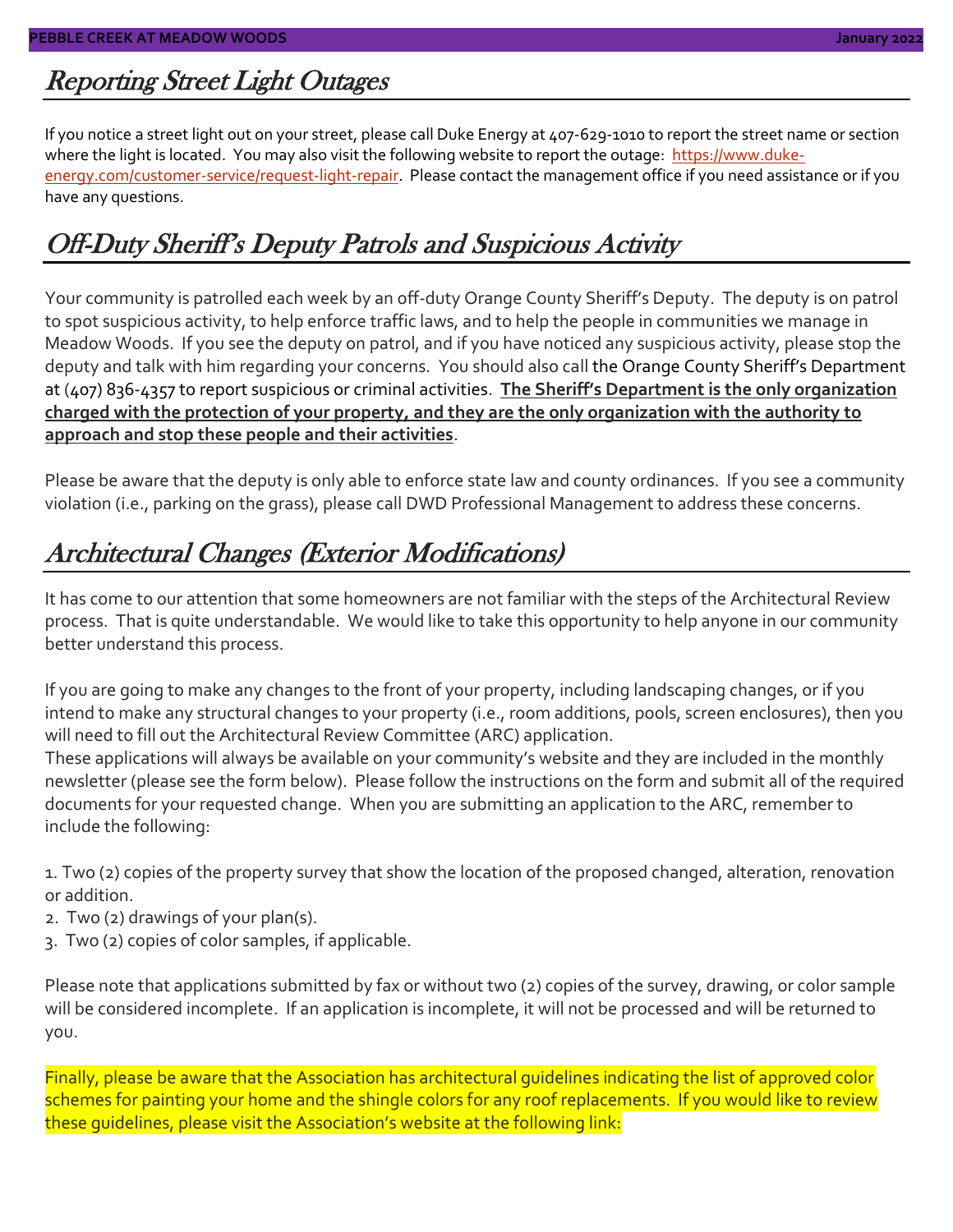#### **PEBBLE CREEK AT MEADOW WOODS January 2022**

[https://pebblecreekatmeadowwoods.weebly.com/architectural-change-form.html.](https://pebblecreekatmeadowwoods.weebly.com/architectural-change-form.html) You may also find the approved color schemes on the Sherwin Williams website using the following link: [https://www.sherwin-williams.com/homeowners/color/find-and-explore-colors/hoa/orlando/fl/pebble-creek-at](https://www.sherwin-williams.com/homeowners/color/find-and-explore-colors/hoa/orlando/fl/pebble-creek-at-meadow-woods/)[meadow-woods/](https://www.sherwin-williams.com/homeowners/color/find-and-explore-colors/hoa/orlando/fl/pebble-creek-at-meadow-woods/)

If you have any questions, please call us at 407-251-2200, and we will be happy to assist you. Also note that management does NOT approve or deny any of these requests. We collect the applications and then submit them to the community's Architectural Review Committee (ARC). The ARC is a group of volunteer homeowners who review the applications and approve or deny the applications based on your community's written criteria (the architectural guidelines). Per Florida Statutes, this process may take up to 30 days.

As soon as the Committee makes a decision, we will mail you the letter of approval or denial. Please make sure you do not proceed with any improvements until you have heard from the Committee. I hope this helps everyone understand the Architectural Review process a little better. If this still leaves you with any questions, please feel free to contact our management office.

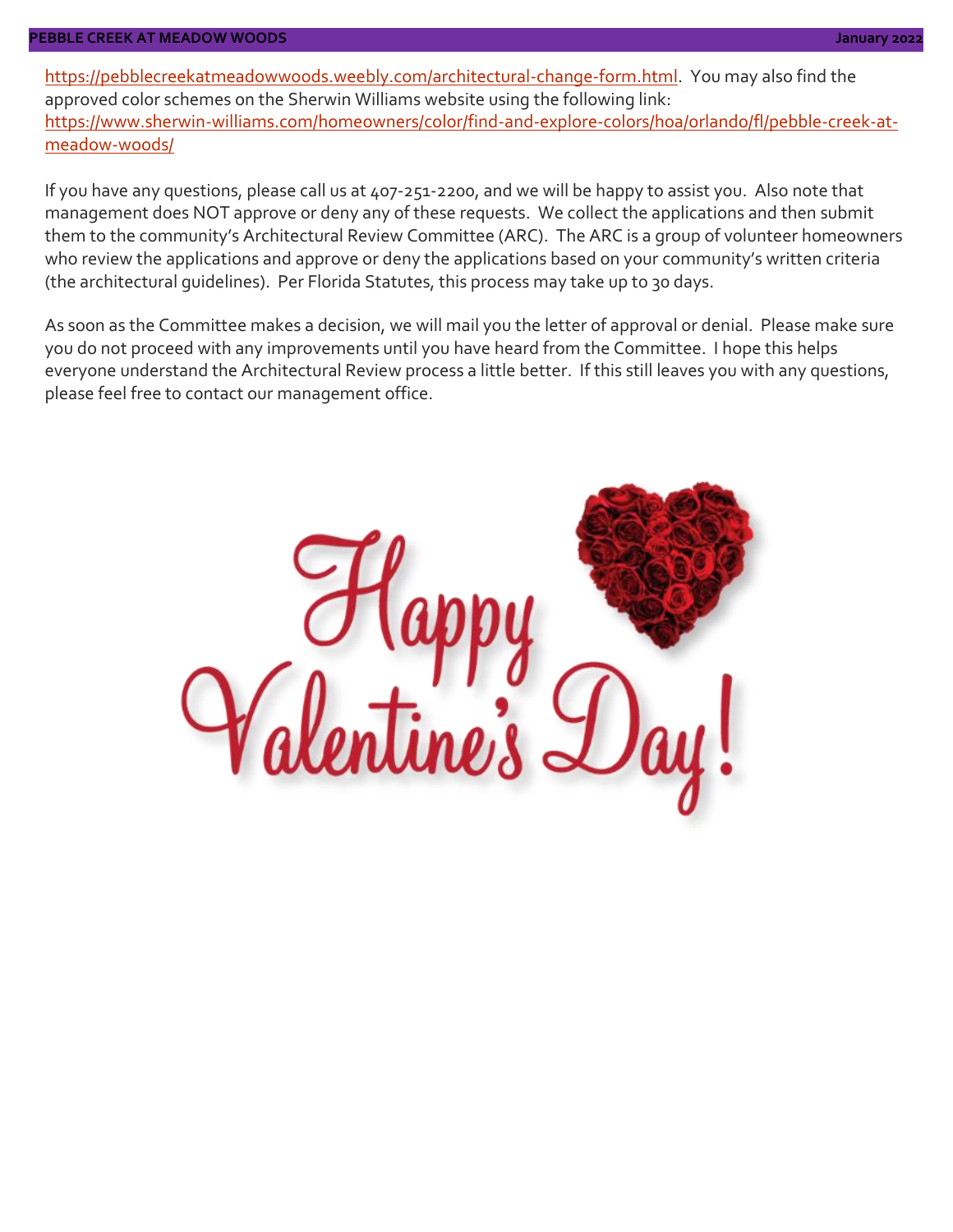#### **PEBBLE CREEK AT MEADOW WOODS HOMEOWNERS' ASSOCIATION, INC.**

MAIL OR FAX FORM TO: 9419 Tradeport Drive, Orlando, FL 32827

PHONE: 407-251-2200 FAX: 800-759-1820 EMAIL: info@dwdpm.com

#### **GATE ACCESS FORM**

This form will be used to set up your information into the community's gate system. Please fill out the information below and send to the Association by mail, fax, or email. You may also use this form to request a gate code and/or remote and to report problems with your gate access devices.

Please indicate below if you need to obtain a gate code, remote, or if you need to report a problem with your device.



Set up new code **Set up new remote(s)** Report a problem

All residents are included in the directory at the gate. Your visitors will use the call box at the gate to dial your telephone number for access. Please press "9" on your telephone keypad to open the gate for your visitors. The gate system will not accept long distance telephone numbers. All numbers must be local (407) or (321) numbers. Please include this number in the space indicated below.

If you would like your name to be excluded completely from the directory box, please check here

Date: Homeowner Name (Last, First): \_\_\_\_\_\_\_\_\_\_\_\_\_\_\_\_\_\_\_\_\_\_\_\_\_\_\_\_\_\_\_\_\_\_\_\_\_\_\_\_\_\_\_\_\_\_\_\_\_\_\_\_\_\_\_\_ Tenant Name (if applicable):  $\Box$ Property Address: \_\_\_\_\_\_\_\_\_\_\_\_\_\_\_\_\_\_\_\_\_\_\_\_\_\_\_\_\_\_\_\_\_\_\_\_\_\_\_\_\_\_\_\_\_\_\_\_\_\_\_\_\_\_\_\_\_\_\_\_\_\_\_\_\_\_\_ Mailing Address: \_\_\_\_\_\_\_\_\_\_\_\_\_\_\_\_\_\_\_\_\_\_\_\_\_\_\_\_\_\_\_\_\_\_\_\_\_\_\_\_\_\_\_\_\_\_\_\_\_\_\_\_\_\_\_\_\_\_\_\_\_\_\_\_\_\_\_\_ Property Telephone Number (including area code): (This will be the number called from the gate to your home - NO LONG DISTANCE OR VOICE OVER IP) Alternate Telephone Number: \_\_\_\_\_\_\_\_\_\_\_\_\_\_\_\_\_\_\_\_\_\_\_\_\_\_\_\_\_\_\_\_\_\_\_\_\_\_\_\_\_\_\_\_\_\_\_\_\_\_\_\_\_\_\_\_\_\_ E-mail Address: **E-mail Address**: Please make your check or money order payable to: **Pebble Creek at Meadow Woods HOA**. Also, please keep in mind that you may not have more than 4 devices (gate cards and/or remotes). **Gate Card Request** – Please indicate the number of cards needed. You may purchase cards for \$5.00 \_\_\_\_\_\_\_\_\_ Number of Gate Cards Requested

**Gate Remote Request** – Please indicate the number of remotes needed. You may purchase remotes for \$50.00 each.

\_\_\_\_\_\_\_\_\_ Number of Gate Remotes Requested

**Problem with your device** – Please describe the problem that you are having with your device below.

\_\_\_\_\_\_\_\_\_\_\_\_\_\_\_\_\_\_\_\_\_\_\_\_\_\_\_\_\_\_\_\_\_\_\_\_\_\_\_\_\_\_\_\_\_\_\_\_\_\_\_\_\_\_\_\_\_\_\_\_\_\_\_\_\_\_\_\_\_\_\_\_\_\_\_\_\_\_\_\_\_\_\_

\_\_\_\_\_\_\_\_\_\_\_\_\_\_\_\_\_\_\_\_\_\_\_\_\_\_\_\_\_\_\_\_\_\_\_\_\_\_\_\_\_\_\_\_\_\_\_\_\_\_\_\_\_\_\_\_\_\_\_\_\_\_\_\_\_\_\_\_\_\_\_\_\_\_\_\_\_\_\_\_\_\_\_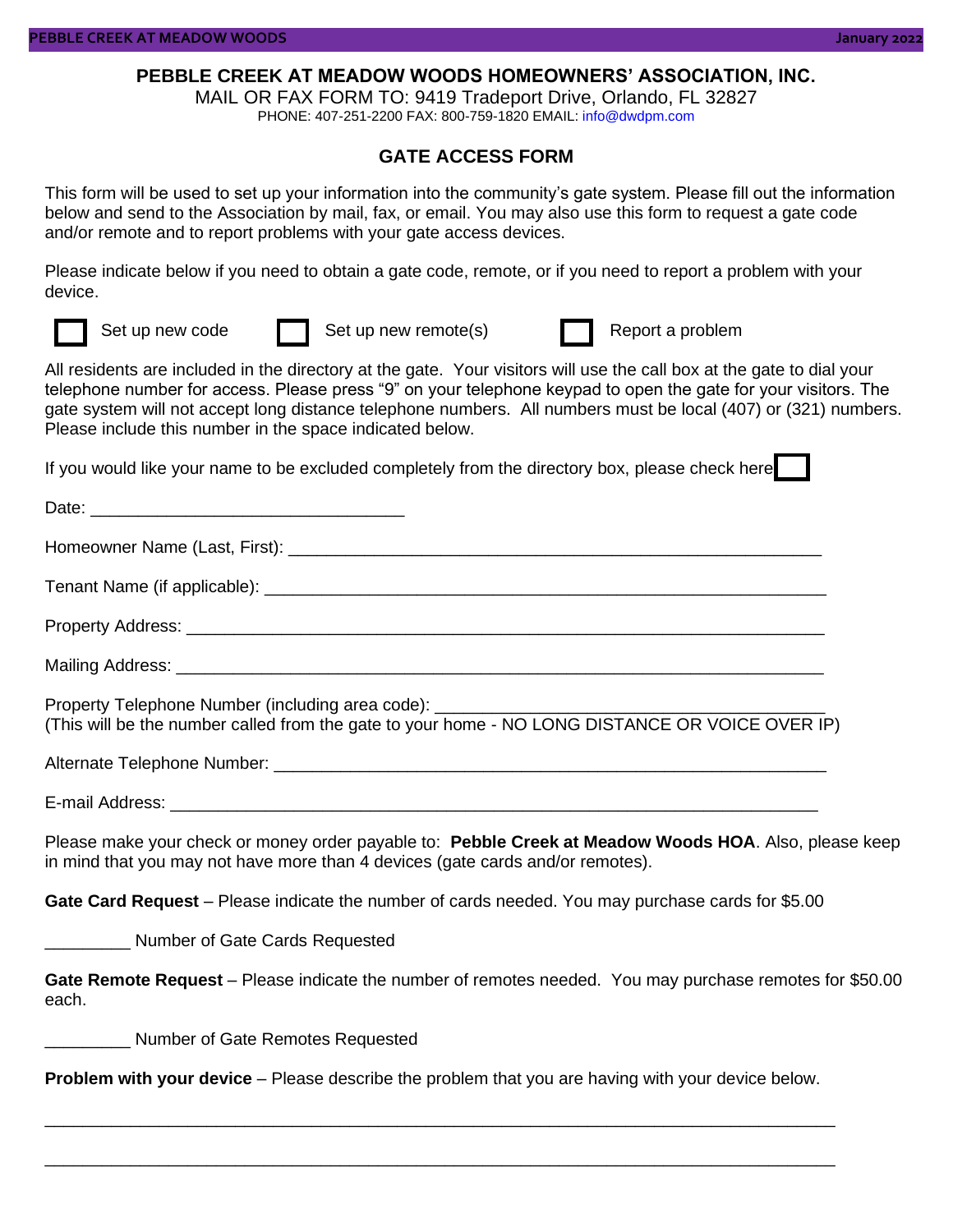# **SYMPTOMS OF CORONAVIRUS DISEASE 2019**

# **Patients with COVID-19 have experienced mild to** severe respiratory illness.





03/02/24 Marin 20, 2020, 12:59%

cdc.gov/COVID19-symptoms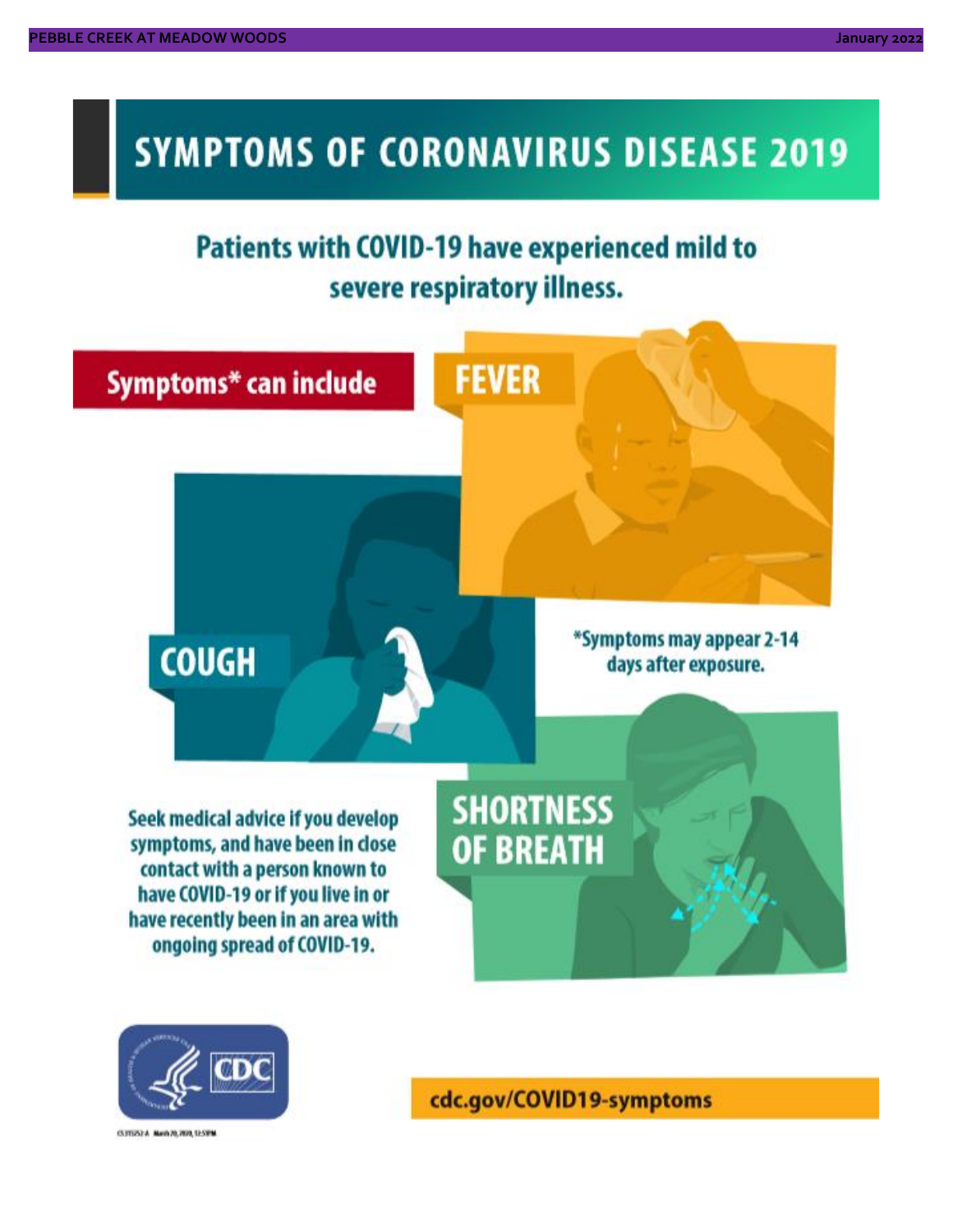### Community Services Phone Numbers

#### **Emergency**

| Fire, Police, Medical | 911 |
|-----------------------|-----|
| Emergency             |     |

#### **Law Enforcement**

| <b>Orange County Sheriff's</b> | 407-836-4357 |
|--------------------------------|--------------|
| Dept. (Non-Emergency)          |              |

#### **Utilities**

| <b>Orange County Utilities</b> | 407-836-5515 |
|--------------------------------|--------------|
|--------------------------------|--------------|

#### **Chamber of Commerce**

| Orlando Chamber of | 407-425-1234 |
|--------------------|--------------|
| Commerce           |              |

#### **Miscellaneous**

| <b>Orange County Public</b>         | 407-317-3200 |  |  |
|-------------------------------------|--------------|--|--|
| <b>Schools</b>                      |              |  |  |
| Orange County Office of             | 407-836-9140 |  |  |
| <b>Emergency Management</b>         |              |  |  |
| <b>Orange County Health</b>         | 407-858-1400 |  |  |
| Department                          |              |  |  |
| <b>Florida Poison Information</b>   | 800-222-1222 |  |  |
| Center                              |              |  |  |
| <b>Orange County Public Library</b> | 407-836-7390 |  |  |
|                                     |              |  |  |
| <b>Social Security</b>              | 800-772-1213 |  |  |
| Administration                      |              |  |  |
| <b>Orange County</b>                | 407-836-2070 |  |  |
| <b>Voters' Registration Office</b>  |              |  |  |
| <b>Orange County Animal</b>         | 407-836-3111 |  |  |
| <b>Services</b>                     |              |  |  |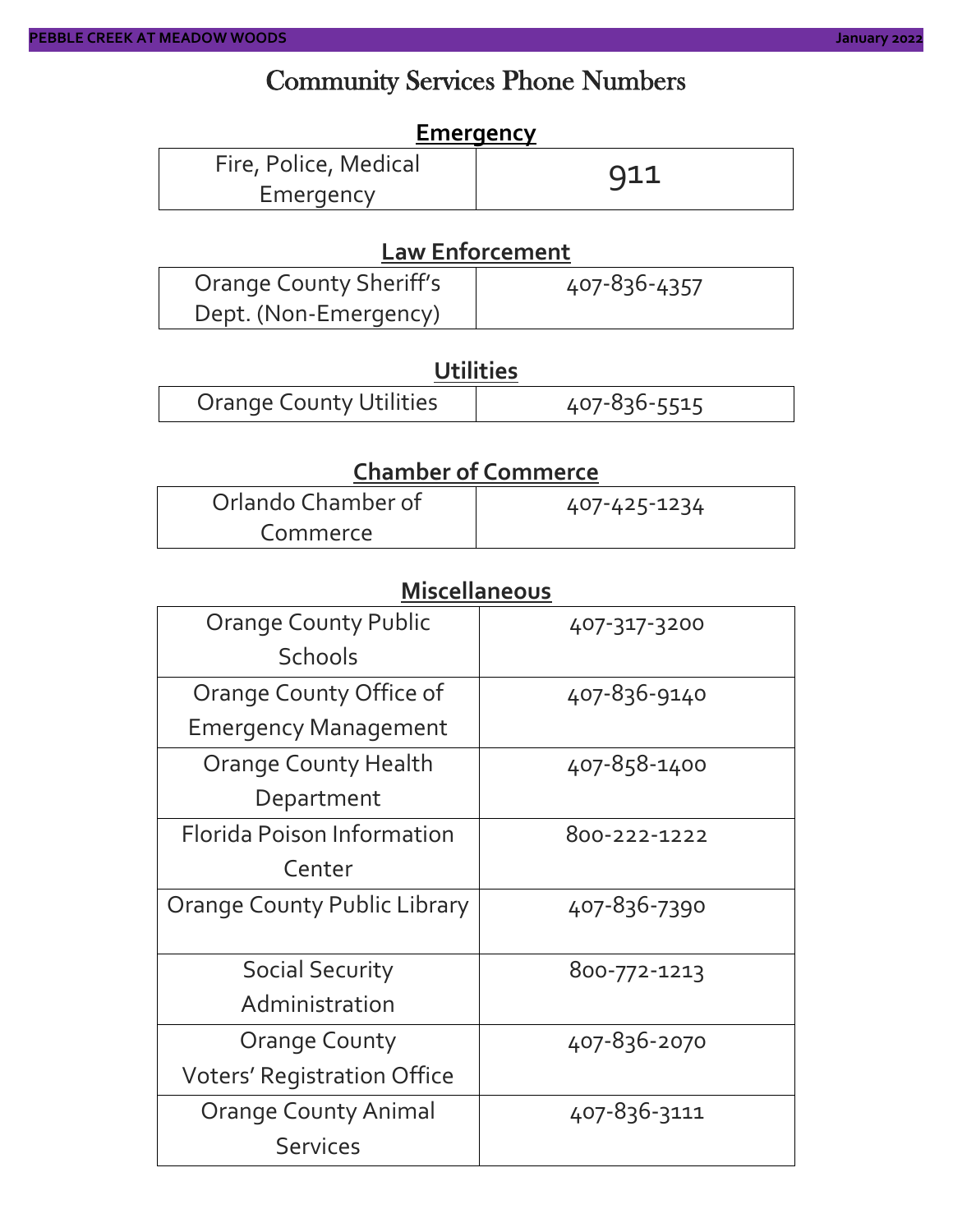#### **PEBBLE CREEK AT MEADOW WOODS HOMEOWNERS' ASSOCIATION, INC.** MAIL OR EMAIL FORM TO: 9419 Tradeport Drive, Orlando, FL 32827

PHONE: 407-251-2200 FAX: 800-759-1820 EMAIL: [info@dwdpm.com](mailto:info@dwdpm.com)

#### **ARCHITECTURAL REVIEW BOARD (ARB) APPLICATION**

|              | Mailing Address: ______________                                 |                                                                                                                   |                                        |                                                                                                                                       |  |
|--------------|-----------------------------------------------------------------|-------------------------------------------------------------------------------------------------------------------|----------------------------------------|---------------------------------------------------------------------------------------------------------------------------------------|--|
|              |                                                                 |                                                                                                                   | _ E-mail: ____________________________ |                                                                                                                                       |  |
|              |                                                                 |                                                                                                                   |                                        | In Accordance with the Declaration of Covenants, Conditions and Restrictions and the Association's Rule and Requlations, Installation |  |
|              | must conform to this approval and the Association's quidelines. |                                                                                                                   |                                        |                                                                                                                                       |  |
|              |                                                                 | I hereby request consent to make the following changes, alteration, renovations and /or additions to my property. |                                        |                                                                                                                                       |  |
| () Fence     |                                                                 | () Swimming Pool () Lawn Ornament () Screen Enclosure                                                             |                                        | () Landscaping                                                                                                                        |  |
| ( ) Patio    | () Exterior Color                                               | () Lawn Replacement                                                                                               |                                        |                                                                                                                                       |  |
| Description: |                                                                 |                                                                                                                   |                                        |                                                                                                                                       |  |

Attach two (2) copies of the property survey that shows the locations of the proposed change, alteration, renovation or addition.

\_\_\_\_\_\_\_\_\_\_\_\_\_\_\_\_\_\_\_\_\_\_\_\_\_\_\_\_\_\_\_\_\_\_\_\_\_\_\_\_\_\_\_\_\_\_\_\_\_\_\_\_\_\_\_\_\_\_\_\_\_\_\_\_\_\_\_\_\_\_\_\_\_\_\_\_\_\_\_\_\_\_\_\_\_\_\_\_\_\_\_

Attach two (2) drawings of your plan(s). Attach two (2) color samples, if applicable.

#### **NOTE: Applications submitted by fax or without two (2) copies of the survey, drawing, or color sample will be considered incomplete. If an application is incomplete, it will not be processed and will be returned to you.**

I hereby understand and agree to the following conditions.

- 1. No work will begin until written approval is received from the Association. You have 60 days from the approval date to complete the work. If not, then you must reapply for ARB approval.
- 2. All work will be done expeditiously once commenced and will be done in a professional manner by a licensed contractor or myself.
- 3. All work will be performed timely and in a manner that will minimize interference and inconvenience to other residents.
- 4. I assume all liability and will be responsible for any and all damages to other lots and/or common area, which may result from performance of this work.
- 5. I will be responsible for the conduct of all persons, agents, contractors, subcontractors and employees who are connected with this work.
- 6. I am responsible for complying with all applicable federal, state and local laws, codes, regulations and requirements in connection with this work. I will obtain any necessary governmental permits and approval for the work.
- 7. Upon receipt DWD Professional Management, LLC will forward the ARB Application to the Association. A decision by the Association may take up to 30 days. I will be notified in writing when the application is either approved or denied.

ALL HOMEOWNERS ARE RESPONSIBLE FOR FOLLOWING THE RULES AND GUIDELINES OF THEIR ASSOCIATION WHEN MAKING ANY EXTERIOR MODIFICATIONS.

Signature of Owner(s):  $\Box$ 

| <b>DO Not Write Below This Line</b> |             |                  |            |                        |  |
|-------------------------------------|-------------|------------------|------------|------------------------|--|
| This Application is hereby:         | () Approved |                  | ( ) Denied |                        |  |
| <b>Comments:</b>                    |             |                  |            |                        |  |
| <b>Date Received</b>                |             | Mailed to Assoc. |            | <b>Mailed to Owner</b> |  |